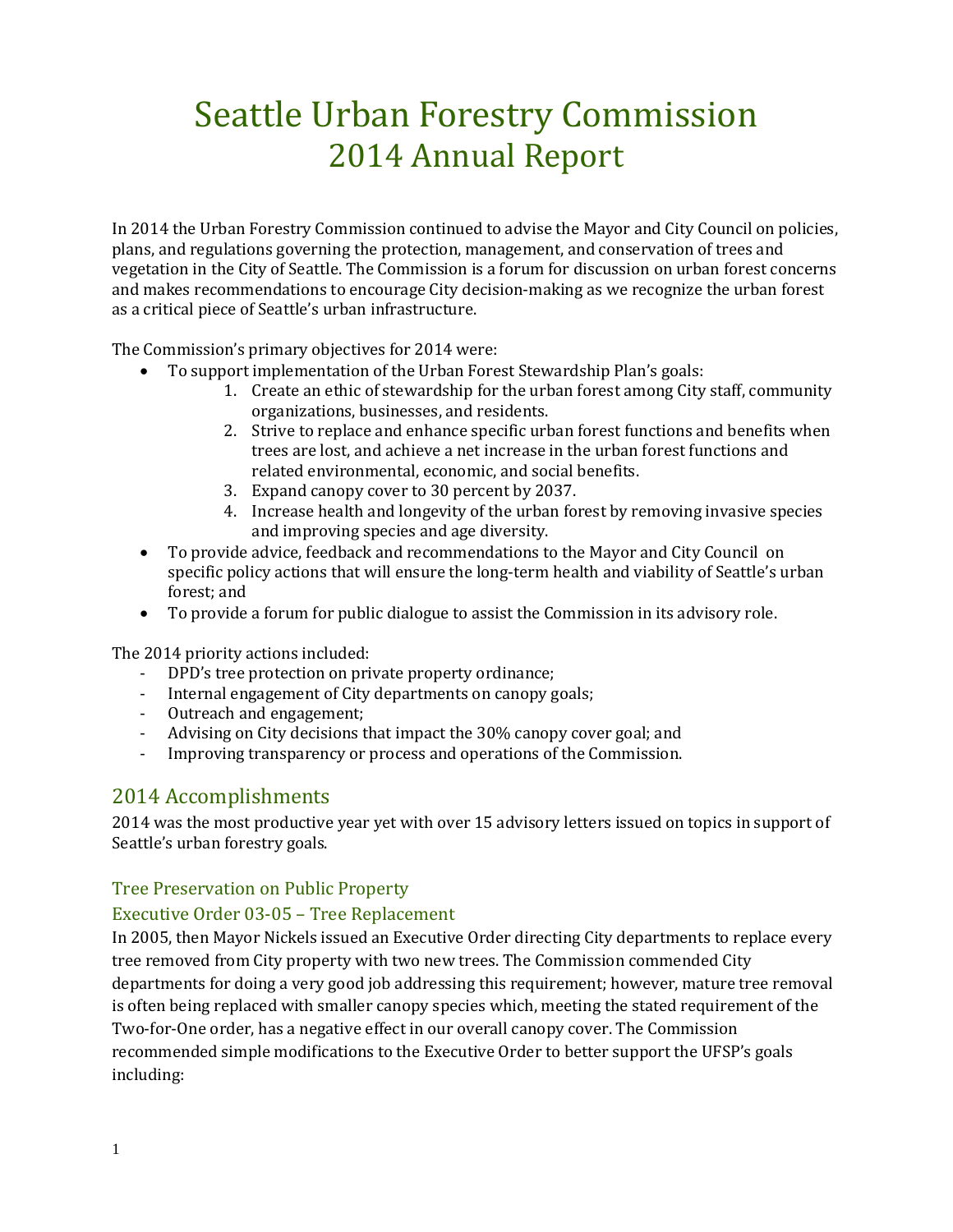- Tree removals required to be replaced with 2:1 of medium to large canopy trees at maturity, or if small trees are required due to space constraints then the replacement should be 4:1.
- Conifers should be replaced with conifers at the appropriate ratio; and
- Minimum tree planting size should be reduced to 1 inch caliper. This size has several benefits including survivability, ease of placement, and ease of handling, adaptation, and cost. Generally the smaller caliper trees will grow more quickly and surpass the trees planted at a larger size.

#### Revised Use Policy for Seattle's Natural Areas and Greenbelts

Seattle's natural areas and greenbelts are an important element of Seattle's broader city-wide 30 percent canopy cover goal as stated in the Urban Forest Stewardship Plan. With the Parks Department gearing up to revised its permanent use policy for Seattle's natural areas and greenbelts, the Commission requested its involvement on the citizen committee throughout the policy development process.

#### Cheasty Mountain Bike Pilot Project

The Seattle Parks Board made the decision to incorporate a mountain bike trail pilot project in the Cheasty Greenspace on the east slope of Beacon Hill in South Seattle. The Commission received a number of letters of concern and public comment from neighbors and other stakeholders and a presentation by Parks. The Commission issued a letter making recommendations specific to the pilot proposal including that any mountain bike trail be on the perimeter of the green space; that the interior habitat area be kept intact with no bike or pedestrian cross trails or meeting places; placement of a wildlife permeable fence on the interior side of the bike trail to stop bikes from entering the interior of the green space while allowing wildlife to pass through; completion of a baseline for wildlife and plants before trail use beings; extend four data collection of impacts and changes to at least five years, consistent with similar regulatory protocols; that any volunteer mountain bike trail work be done in conjunction with comparable restoration work being completed on habitat restoration of the green space; a long term memorandum of understanding (MOU) be reached with bike trail proponents regarding construction costs, volunteer work, habitat restoration efforts, and trail maintenance; a goal of no net loss of habitat should be stated as part of the MOU; and a competitive obstacle course should not be added to the project. This pilot project is still in the early phases and the Commission has committed to continue to track both the restoration effort and the bike trail effort.

#### Seattle City Light Disposition of Surplus Stations

Seattle City Light staff briefed the Chair on the disposition of properties and clean up strategies in early 2014. Concerned community members then brought to the Commission's attention the removal of mature trees from Seattle City Light surplus sub-station properties that are in the disposition process. The Commission received a briefing on the legal constraints for properties owned by utilities. The Commission issued a letter recognizing that process was followed and encouraging the City in the future to find creative ways to preserve mature trees while accommodating other City priorities as a key strategy to accomplish our canopy cover goals.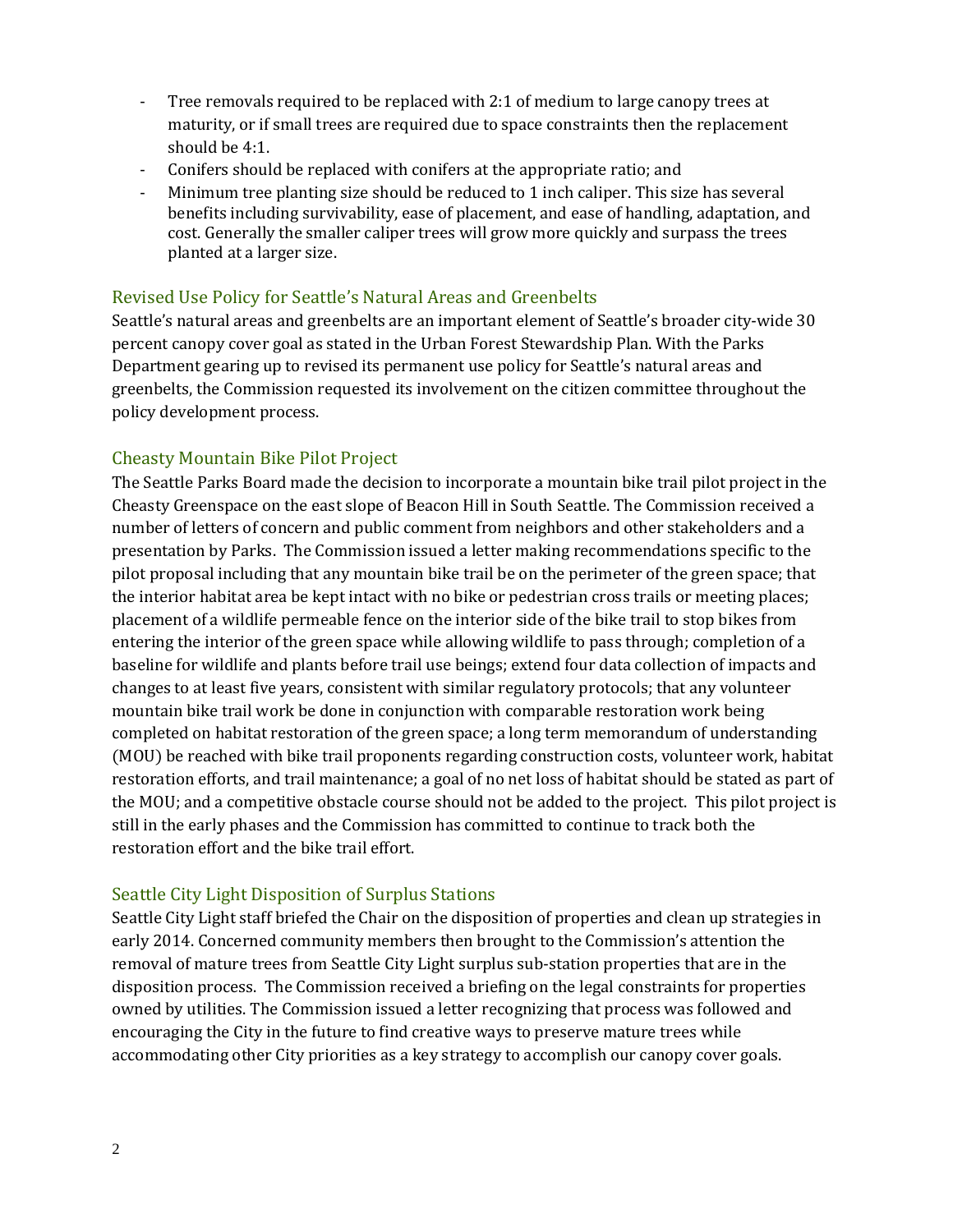#### Tree Preservation on Private Property DPD Tree Ordinance

The Commission continues to urge the City to resume work on legislation initially proposed during the Commission's 2009 inaugural year to establish a comprehensive set of regulations and incentives to limit the removal of trees and promote the retention and addition of trees on private property. We believe the lack of clear guidance is actually costing development time due to uncertainty of the application and interpretation of current code and director's rule.

# Seattle Times Park

Community groups were concerned that with the recent sale of the Seattle Times property, the open space known as Seattle Times Parks was in danger of being lost to development. The Commission issued a letter encouraging the City to find creative ways to preserve mature trees while accommodating competing uses such as development. The letter provided several ideas to preserve the over a quarter of an acre of continuous canopy provided by the site's mature trees. The letter emphasized the importance of open space and tree canopy in the downtown zone which has a goal of 12 percent canopy cover and is currently at about 7 percent. A Commission member read the letter at the Design Review Board meeting which resulted in a revised plan that saved the key trees and met development interests.

# Queen Anne Children's Home property

This 2.5 acre parcel has over 80 mature trees, 47 of which are exceptional. A community group reached out to the Commission seeking guidance and support to ensure that decisions for this development are made with full review of Seattle goals and policies for trees and vegetation. The Commission issued a letter of recommendation requesting a balanced review of departures from code and considerations given the applicant's request to remove several exceptional trees from the site as well as emphasizing the importance of use of best management practices for tree protection during development.

# Right-of-Way Tree Preservation

#### Street Tree Manual

The Commission commended SDOT for developing an exceptional manual for the management of our street trees. The Street Tree Manual provides comprehensive guidance for residents, developers, contractors, and arborists. The Commission provided comments and recommendations as part of SDOT's public comment period.

#### Avenue of Street Trees

The Commission issued a letter commending SDOT's efforts to encourage planting trees along Seattle streets. The Commission suggested SDOT to create 'street tree corridor arboretums' along two to four areas of the city. By planting a row of some of SDOT's approved street trees with identification signs that people can read, residents would be encouraged to plant street trees and better understand canopy value.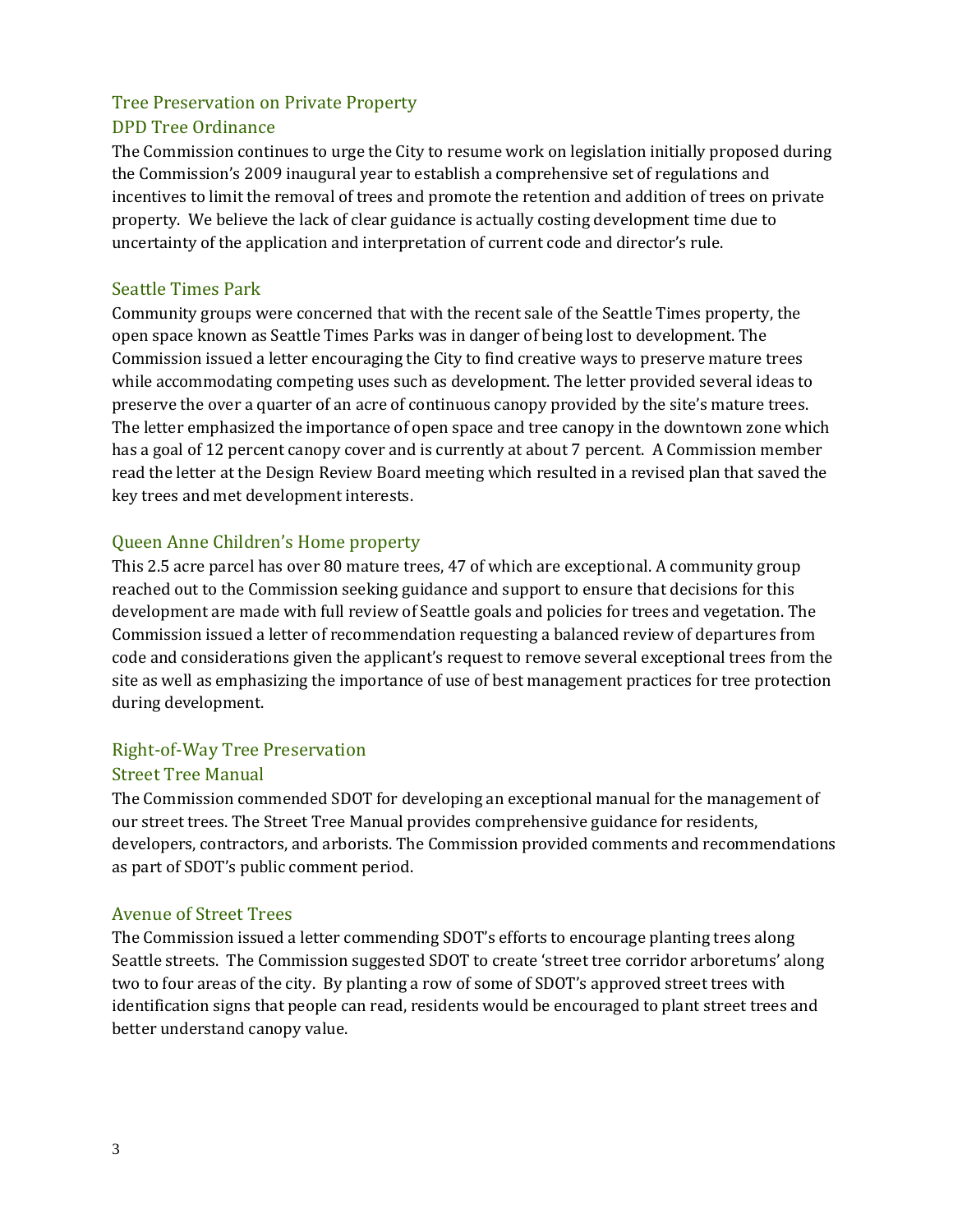# Tree Grates on Downtown Street Trees

The Commission issued a letter requesting immediate funding and action to retrofit the tree grates from our downtown trees. Tree grates are designed to be cut out as the trunk grows but this action rarely occurs and our downtown trees are getting strangled. The Commission recommended SDOT to put together a crew to review each street tree grate downtown, retrofit grates within 5" of tree trunks, and produce a tree grate inventory and database for future proactive and scheduled maintenance. The Commission is aware that many of these downtown trees are technically the responsibility of the adjacent property owner, but believe these trees cannot wait for the 'complaint' process to take place. Once the necessary retrofits take place, SDOT could seek partnerships to implement ongoing tree grate management.

#### Urban Forestry Funding

# Seattle Metropolitan Parks District

Seattle's urban forest represents a long-term investment in green infrastructure and our quality of life. By creating a stable and reliable funding source, the Seattle Parks District will enable the City to manage and plan for the long-term rather than being tied to the uncertainty of recurring levies. Continuing the cycle of deferred maintenance threatens the health of our natural areas and will result in significant canopy cover loss and increased costs over the long term. The Commission discussed the pros and cons of this measure and voted to support allowing voters to decide. The Commission sent a letter of recommendation for City Council to put the Metropolitan Parks District on the August 5, 2014 ballot. This measure was passed.

#### Carbon Market

The Commission sees opportunities for funding urban forestry through the creation of tree planting and canopy protocols that might allow California businesses to purchase carbon offsets coming from Seattle. The Commission will follow development in Olympia and continue to engage in finding urban forestry opportunities in the Carbon market.

#### Urban Forestry Commission/Urban Forest Inter-departmental Team Joint Meeting

The Commission and the Urban Forest Inter-departmental Team had their 2014 extended work session at Camp Long. The goal of the meeting this year was strengthening the partnership between the groups in order to accomplish the goals of the Urban Forest Stewardship Plan. To that end, the primary focus of the annual meeting was the 4H Challenge Course, a team-building exercise lead by facilitators from Camp Long. The meeting concluded with a visit to the future site of the Urban Forestry Commission Grove at Camp Long.

#### Commission Membership

Three new members joined the Urban Forestry Commission in 2014: Steve Zemke (Position 1- Wildlife Biologist), Donna Kostka (Position 2 – Urban Ecologist), and Joanna Nelson de Flores (Position # 7 – NGO Representative). Peg Staeheli's second term ends in 2014. Recruitment for her position (Position #4 – Hydrologist) is currently under way. Commissioners Leif Fixen (Position # 5 - Arborist) and Tom Early (Position # 6 - Landscape Architect) were re-appointed. Leif Fixen will be chair in 2015 and Tom Early vice chair.

#### **Conclusion**

The Commission's first six years involved extensive organization development. We have worked to support and frame the goals and policies of the City. The original impetus came out of a concern for